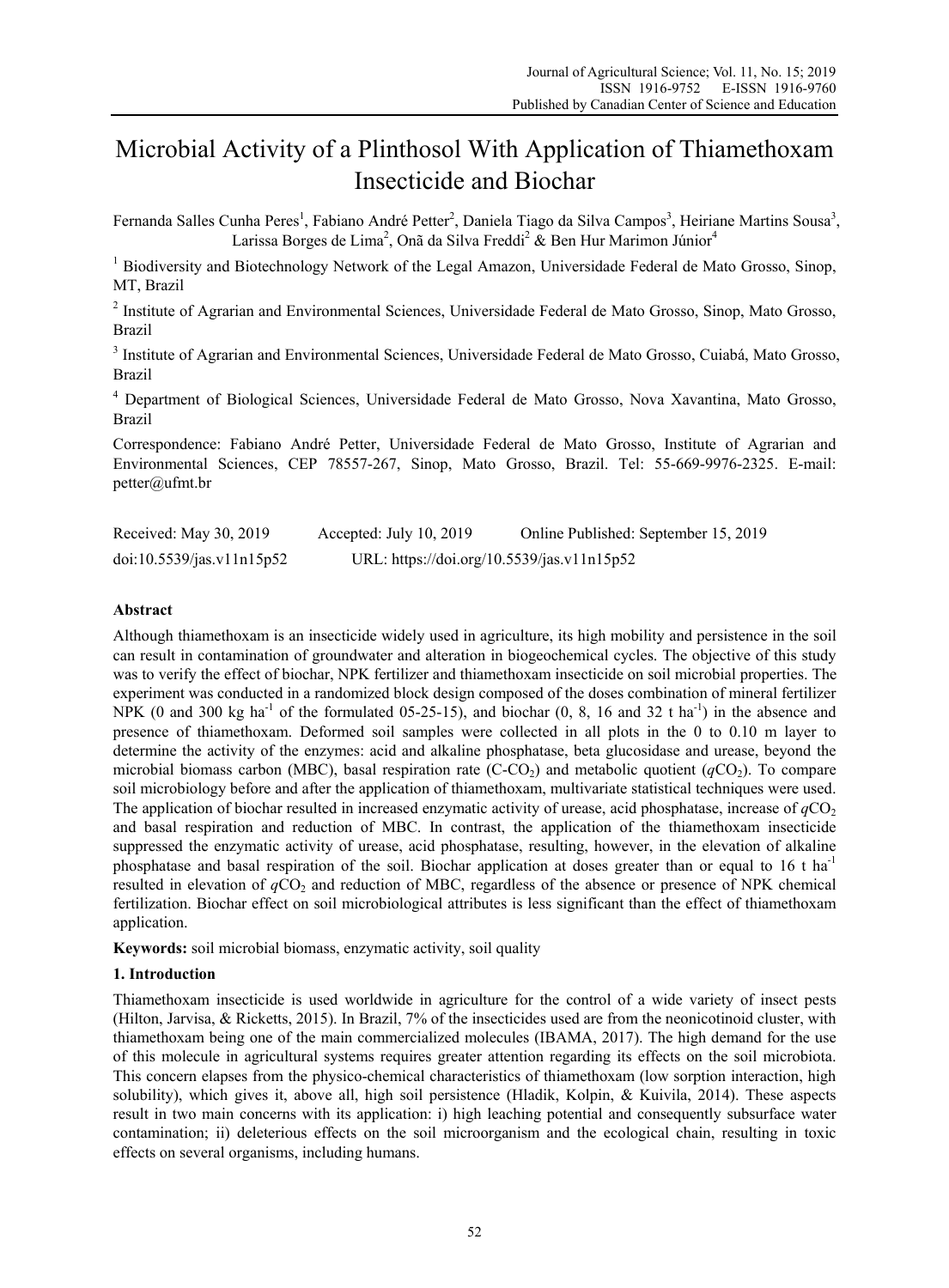Studies confirm the deleterious effect of thiamethoxam on the soil microbiota, such as toxicity to bacteria involved in the nitrogen cycle (Filimon et al., 2015), reduction in the activity of the urease, phosphatase and β-glucosidase enzymes (Jyot, Mandal, & Singh, 2015) and reduction of microbial biomass carbon (MBC) and basal soil respiration (Portillo, Scorza Junior Salton, Mendes, & Merchant, 2015).

Soil microorganisms have a role of great ecological and agricultural importance, working actively in the processes of genesis, nutrient cycling, decomposition of organic residues, synthesis of organic matter and degradation of organic contaminants (Kirchman, 2018; Mendes, Souza, & Reis Júnior, 2015). Therefore, it is necessary to study techniques to reduce the impact of agrochemicals on the soil microbiota. Due to its characteristics, mainly to the reactivity, the organic matter (OM) is the main component of the soil involved in the remediation of the contaminant potential of agrochemicals (Portilho et al., 2015; Petter et al., 2017). This fact, the OM also happens to be the main compartment of the soil to be improved from the point of view of handling techniques. However, in the tropics the maintenance of OM levels is hampered by high temperatures and precipitation, which requires alternative studies to maintain and/or increase soil carbon stocks. Given the high porosity, high molecular stability, the use of biochar is an alternative to improve carbon stocks in the soil, and can act as a source of nutrients and habitat for microorganisms (Li et al., 2019) and thereby minimize the harmful effects of thiamethoxam on the environment. In addition, although the biochar presents high molecular stability, after its application to the soil, processes of oxidation of the aromatic structures forming new electric charges and reactive functional clusters in the soil occur (Petter et al, 2017). This higher reactivity may represent an improvement in the retention of molecules as it occurs in organic matter (Schmidt et al., 2015).

The effect of biochar in the soil has been the subject of several studies that have shown beneficial effects on soil, such as increase fertility, water retention (Zhu et al., 2017), agrochemicals (Ali, Khan, Li, Zheng, & Yao, 2019; Hladik et al., 2014), increased microbial biomass (Lehmann et al., 2011), significant changes in the composition of the microbial community in clayey soils (Silva et al., 2018; Li, Liang, & Shangguan, 2017), increased enzymatic activities such as urease and β-glucosidase (Huang et al., 2017; Wang et al., 2017), increased nodulation of the root by nitrogen-fixing bacteria, nutrient cycling and carbon sequestration (Scheifele et al., 2017).

However, there is still a lack of studies using biochar in order to reduce the residual effect of pesticides in soil and its effect on long-term biological functions (Palansooriya et al., 2019). Aiming to fill this gap in the research, we propose in our studies to evaluate the use of biochar in the soil as a mitigating technique of the potential effect of the insecticide on the microbiological properties of the soil.

# 2. **Material and Methods**

# *2.1 Study Area*

The experiment was conducted at Farm Estrela do Sul in Nova Xavantina, Mato Grosso, in the Central West region of Brazil (14°34′50″ S and 52°24′01″ W), with an average altitude of 310 m, and the region located in the 'Cerrado' biome. The climate of the region is hot and humid tropical type (Aw), according to the classification of Köppen-Geiger. The soil is classified according to the Brazilian system of soil classification (Santos et al., 2018) as a Dystrophic Haplic Plinthosol, sandy loam texture, with 763 g kg<sup>-1</sup> of sand, 67 g kg<sup>-1</sup> of silt and 170 g  $kg^{-1}$  of clay.

# *2.2 Characterization and Experimental Design of the Study Area*

Before the implementation of the experiment the area was native forest until 1985, after it was used for grazing with *Urochloa brizantha* until 2008. The experimental design was randomized blocks in a 2  $\times$  4 factorial scheme with three replications. The treatments consisted of the combination of two doses of NPK fertilizer 05-25-25 (0 kg ha<sup>-1</sup> and 300 kg ha<sup>-1</sup>) and four doses of charcoal (biochar) as a source of pyrogenic carbon (0 t ha<sup>-1</sup>; 8 t ha<sup>-1</sup>, 16 t ha<sup>-1</sup> and 32 t ha<sup>-1</sup>). Each plot was composed of nine soybean/maize lines with a length of 10 m, totaling 40.50  $m<sup>2</sup>$ , and the useful area for evaluations of 25.20 m<sup>2</sup>.

Before being incorporated into the soil, the eucalyptus biochar was milled and passed through a 2 mm sieve. Its chemical composition is shown in Table 1. This material was applied to the soil only once in December 2008, being incorporated at a depth of 0.10 m by means of a rotary spade. After the incorporation, the experiment was conducted under no-tillage system.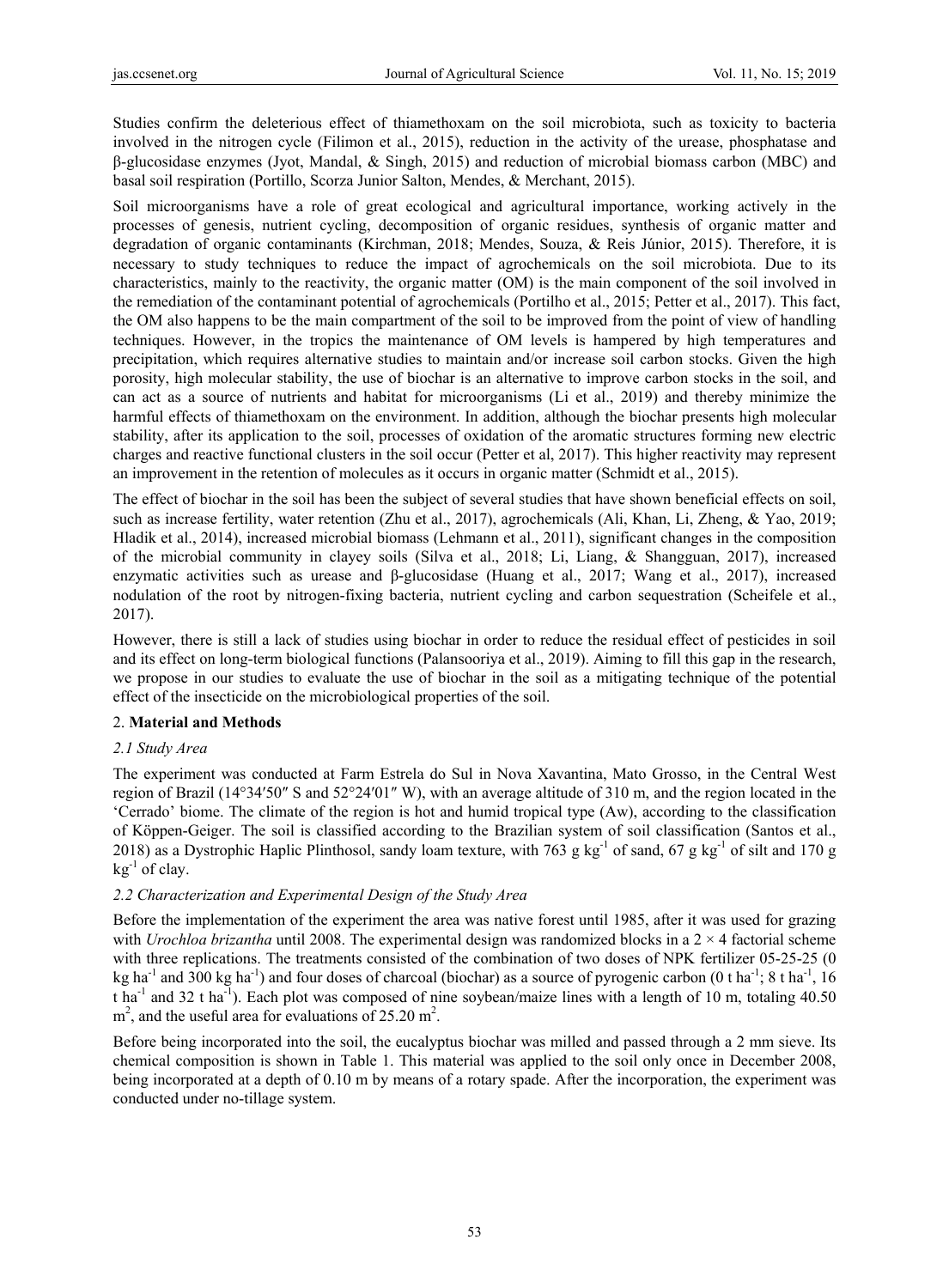| Element                            | Unit                | Concentration |
|------------------------------------|---------------------|---------------|
| Total Nitrogen (N)                 |                     | 3.3           |
| Phosphorus ( $P_2O_5$ Citric acid) |                     | 0.14          |
| Phosphorus ( $P_2O_5$ total)       |                     |               |
| $K_2O$                             | $g kg^{-1}$         | 1.9           |
| CaO                                |                     | 1.5           |
| MgO                                |                     | 0.9           |
| Sulfur $(S)$                       |                     |               |
| Copper (Cu)                        |                     | 1.0           |
| $\text{Zinc}(\text{Zn})$           |                     | 36.0          |
| Molybdenum (Mo)                    | $mg \, kg^{-1}$     |               |
| Cobalt (Co)                        |                     |               |
| Boron (B)                          |                     |               |
| Total carbon $(C)$                 |                     | 774.0         |
| Humidity                           |                     | 50.0          |
| Total mineral material             | $g kg^{-1}$         |               |
| C:N Ratio                          |                     | 234.5         |
| Specific surface area              | $m^2g^{-1}$         | 41.2          |
| Pore volume                        | $cc g^{-1}$         | 0.018         |
| Pore diameter                      | μm                  | 38.4          |
| Density                            | $g \text{ cm}^{-3}$ | 0.3           |
| Pyrolysis temperature              | $\rm ^{\circ}C$     | 400-500       |

Table 1. Elemental composition (total values) of the biochar used in the experiment

Source: Petter et al. (2012), and Carvalho et al. (2013).

Later, in the two subsequent harvests (2008/2009 and 2009/2010 harvests) after biochar application, rice (*Oryza sativa*) was cultivated in a conventional culture system, and after all the agricultural crops until the time of samples collection for this experiment soybean (*Glycine max*) was cultivated in no-tillage system on millet straw (*Pennisetum glaucum*) that was formed in all crops 45 days before soybean planting in the experimental area. Fertilization was repeated every year, using the same formulation and in the same amounts. To characterize soil fertility in the 2015/2016 harvest, four deformed soil samples were collected from each plot in 0 to 0.10 m layer. Thus, simple samples were mixed composing one single sample per plot (Table 2).

Table 2. Analysis for fertility purposes of a Plinthosol subjected to four doses of charcoal (biochar) as a source of pyrogenic carbon (0 t ha<sup>-1</sup>; 8 t ha<sup>-1</sup>, 16 t ha<sup>-1</sup> and 32 t ha<sup>-1</sup>) and two doses of NPK fertilizer 05-25-25 (0 kg ha<sup>-1</sup>) and 300 kg ha<sup>-1</sup>) in the municipality of Nova Xavantina (MT) in the  $2015/2016$  harvest

| <b>Biochar</b>                           | pH   | P                          | K     | Ca   | Mg   | $H+A1$ | Al                                   | <b>SB</b> | <b>CEC</b> | $V\%$ | <b>OM</b>      |
|------------------------------------------|------|----------------------------|-------|------|------|--------|--------------------------------------|-----------|------------|-------|----------------|
| $t$ ha <sup>-1</sup>                     |      | ---- mg dm <sup>-3</sup> - | $---$ |      |      |        | cmol <sub>c</sub> dm <sup>-3</sup> - |           |            |       | $g \, dm^{-3}$ |
| No fertilization                         |      |                            |       |      |      |        |                                      |           |            |       |                |
| 0                                        | 3.82 | 18.4                       | 63.0  | 0.37 | 0.18 | 4.35   | 0.87                                 | 0.73      | 5.08       | 14.2  | 11.5           |
| 8                                        | 3.80 | 10.2                       | 61.7  | 0.25 | 0.12 | 4.40   | 1.06                                 | 0.53      | 4.93       | 10.6  | 10.5           |
| 16                                       | 3.85 | 14.78                      | 57.5  | 0.37 | 0.16 | 4.40   | 0.83                                 | 0.65      | 5.05       | 13.3  | 10.6           |
| 32                                       | 3.80 | 17.73                      | 64.8  | 0.42 | 0.20 | 4.93   | 1.03                                 | 0.78      | 5.30       | 13.7  | 10.7           |
| $300 \text{ kg}$ ha <sup>-1</sup> of NPK |      |                            |       |      |      |        |                                      |           |            |       |                |
| 0                                        | 3.78 | 24.40                      | 68.5  | 0.29 | 0.12 | 4.35   | 1.01                                 | 0.58      | 4.93       | 12.6  | 11.5           |
| 8                                        | 3.89 | 35.35                      | 67.5  | 0.65 | 0.37 | 4.03   | 0.73                                 | 1.13      | 5.15       | 19.1  | 13.5           |
| 16                                       | 3.88 | 53.05                      | 65.0  | 0.49 | 0.16 | 4.45   | 0.80                                 | 0.80      | 5.25       | 15.4  | 11.8           |
| 32                                       | 3.85 | 35.38                      | 80.0  | 0.56 | 0.23 | 4.58   | 1.02                                 | 1.00      | 5.58       | 17.9  | 10.9           |

*Note.* pH at CaCl<sub>2</sub>; P and K determined by Mehlich-1; Ca, Mg and Al exchangeable extracted by KCl;  $H + Al$ extracted by calcium acetate; SB: sum of bases ;CEC: cation exchange capacity at pH 7; V%: soil base saturation; OM: soil organic matter determined by sodium dichromate.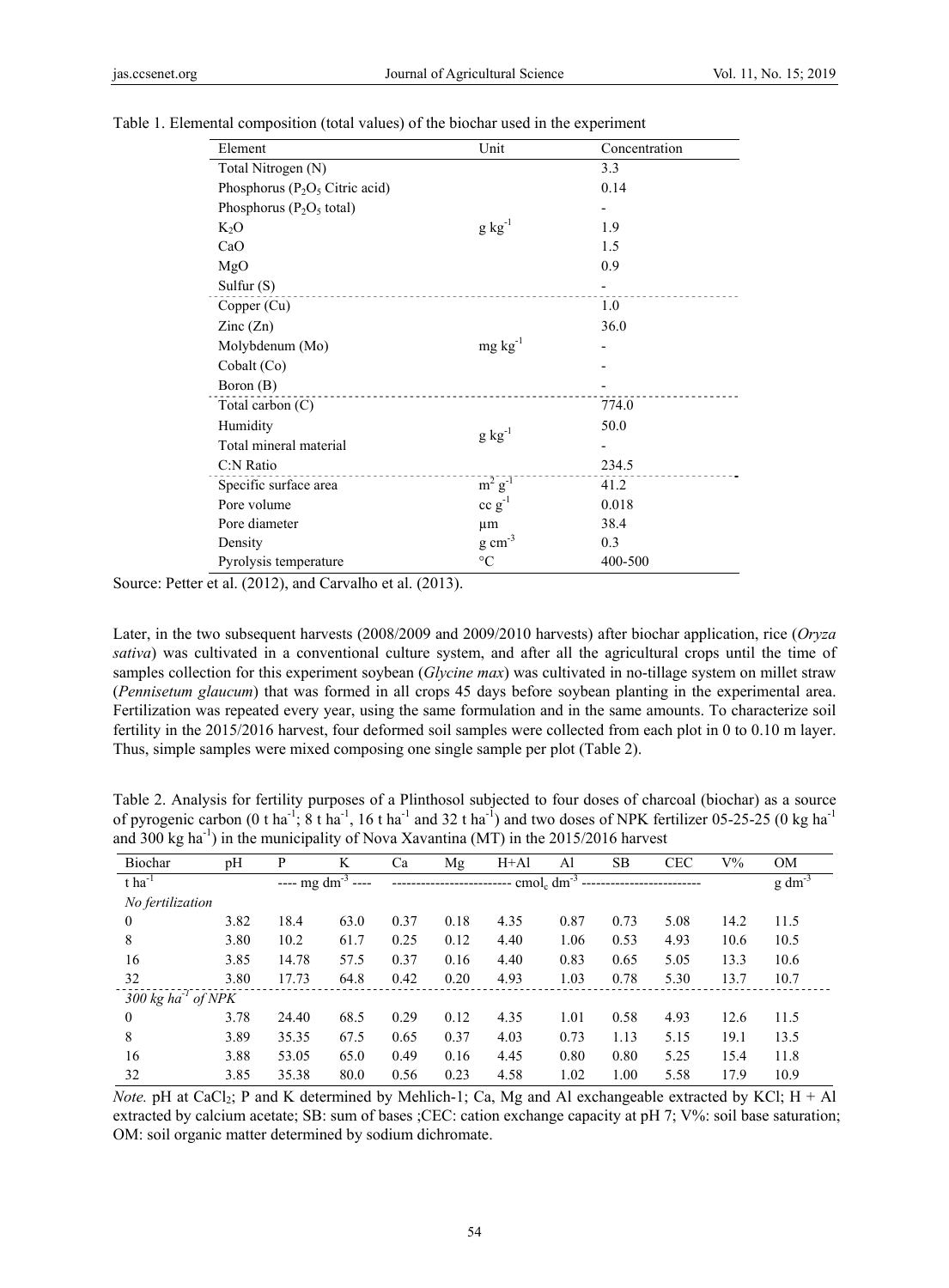# *2.3 Soil microbiological Analyzes*

After eight years of biochar incorporation, 2018, deformed soil samples were collected with the aid of a Dutch auger in 0 to 0.10 m layer to determine their microbiological attributes. The collection was carried out when the soybean crop was in full bloom. During the collection the samples were packed in polystyrene boxes containing ice to maintain the temperature until dispatch to the laboratory.

After the first sampling, the thiamethoxam insecticide (record dose  $105$  g ha<sup>-1</sup> of active) was applied with pressurized  $CO<sub>2</sub>$  pump throughout the experimental area (soybean crop). After 48 hours of application, a new soil sample was taken to determine its microbiological attributes, as described in the first collection. Soil moisture was in the same condition as the first collection.

The activities of four soil enzymes were determined: β-glucosidase, acid phosphatase, alkaline phosphatase according to the methods described by Tabatabai (1994), and urease by the method of Kandeler and Gerber (1988). These methods are based on the colorimetric determination of p-nitrophenol (yellow color) formed after the addition of colorless substrates specific to each enzyme evaluated.

For each soil sample, three analytical replicates were performed in the laboratory. The soil enzymatic activity was expressed in μg p-nitrophenol released per gram of dry soil per hour. For the determination of β-glucosidase, phosphatases (acid and alkaline), and urease, the respective substrates were used p-nitrophenol-β-D-Glucopyranoside 0.05 M (PNG 0.05 M), nitrophenol phosphate 0.05 M (PNP 0.05 M) and urea solution Absorbance readings ranged from 400 nm to β-glucosidase, 490 nm to acid phosphatases, 400 nm to alkaline phosphatase, and 690 nm to urease.

The soil basal respiration rate  $(C-CO<sub>2</sub>)$  was determined by the method described in Anderson and Domsch (1993), and microbial biomass carbon (MBC) by the fumigation-extraction method described by Vance et al. (1987) and Brookes et al. (1985). With data from the biological analyzes, the metabolic quotient  $(qCO<sub>2</sub>)$  was determined. The  $qCO<sub>2</sub>$  is the amount of C-CO<sub>2</sub> produced by unit of soil microbial biomass per unit time (mg)  $C-CO<sub>2</sub> mg<sup>-1</sup> MBC hour<sup>-1</sup> (Anderson & Domsch, 1993).$ 

## *2.4 Statistical Analysis*

Residual normality and variances homogeneity among treatments were confirmed by the Shapiro Wilk and Levene tests, respectively. To compare soil microbiological attributes before and after the application of thiamethoxam insecticide, the data were standardized to have mean 0 and variance 1, followed by performing the following multivariate statistical methods: hierarchical cluster analysis, k-means and main components.

A hierarchical cluster analysis was performed only for the insecticide factors and biochar doses, calculating the Euclidean distance between the "accesses" or plots, for the set of 7 variables, and using the Ward algorithm to obtain similar accesses clusters. The result of the analysis was presented in graphical form (dendrogram), which assisted in the identification of the clusters.

The identification of accesses in the clusters was also performed by the k-means analysis (Hair et al., 2009), which belongs to the class of methods of non-hierarchical and unsupervised clusters. In the clusters analysis by k-means, a multivariate analysis of the variables between the established clusters was performed.

Two principal component analyzes were performed: i) with biochar and insecticide factors, and ii) with biochar, insecticide and fertilization factors.

## **3. Results**

## *3.1 Hierarchical Analysis*

In order to define the number of clusters by dendrogram it is considered "jumps" or expressive variations in the distance of connection between the accesses. Among the Euclidean distances from 6 to 9, there was an expressive separation of clusters allowing the definition of 4 clusters (Figure 1). The accesses grouped in clusters 1 and 2 represent the soil without the application of thiamethoxam insecticide, however, it is verified that the biochar doses of 16 and 32 t ha<sup>-1</sup> modified the microbiological attributes of the soil when compared with the doses of 0 and 8 t ha<sup>-1</sup>. After applying thiamethoxam insecticide in the soil, it was verified that only 32 t ha<sup>-1</sup> dose of biochar was able to alter the soil microbiological attributes, isolating the accesses in cluster 4.

From the analysis of hierarchical cluster, it was evident that the application of the thiamethoxam insecticide associated to biochar incorporation altered the microbiological attributes of the soil. However, this analysis alone does not allow the visualization of these changes between the established clusters.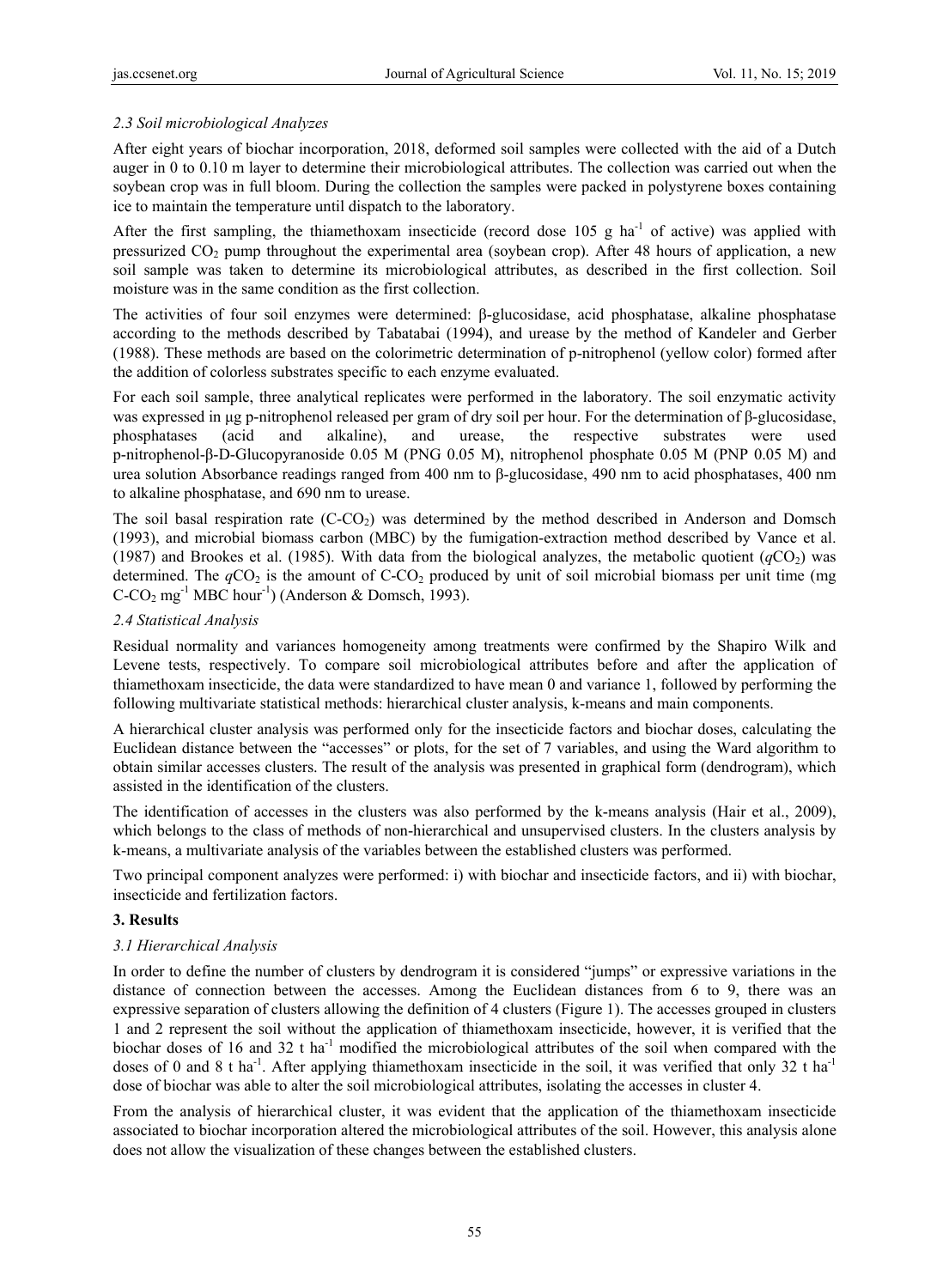

Figure 1. Dendrogram resulting from the hierarchical clusters analysis showing the formation of clusters according to acidic and alkaline phosphatase,  $\beta$ -glucosidase, urease, microbial biomass carbon, C-CO<sub>2</sub>: basal respiration and  $qCO_2$ : metabolic quotient of a Plinthosol subjected to biochar doses

#### 3.2 K-means Analysis

To characterize the clusters formed in the dendogram, the non-hierarchical k-means analysis was performed, considering four clusters established in the dendogram. By means of multivariate analysis of variance (MANOVA), it was possible to verify that all attributes of the soil presented differences of means among the four clusters (Table 3), confirming appropriate cutting height of the dendrogram for cluster definition.

Table 3. Analysis of variance for microbiological attributes of a Plinthosol submitted to biochar doses among the clusters formed by the non-hierarchical analysis of k-means clusters

| Variables        | Sum of squares<br>among clusters | Degrees of<br>freedom | Sum of squares<br>among clusters | Degrees of<br>freedom | Fc    | Prob    |
|------------------|----------------------------------|-----------------------|----------------------------------|-----------------------|-------|---------|
| Acid P           | 19.92                            |                       | 3.07                             | 20                    | 43.13 | < 0.001 |
| Alkaline P       | 15.27                            | 3                     | 7.72                             | 20                    | 13.18 | < 0.001 |
| $\beta$ -Gluco   | 12.19                            | 3                     | 10.80                            | 20                    | 7.52  | < 0.01  |
| Urease           | 16.55                            | 3                     | 6.44                             | 20                    | 17.13 | < 0.001 |
| <b>MBC</b>       | 15.53                            | 3                     | 7.46                             | 20                    | 13.86 | < 0.001 |
| $C-CO2$          | 15.49                            | 3                     | 7.50                             | 20                    | 13.75 | < 0.001 |
| qCO <sub>2</sub> | 13.89                            | 3                     | 9.10                             | 20                    | 10.17 | < 0.001 |

*Note.* Acid P: acid phosphatase; Alkaline P: alkaline phosphatase; B-Gluco: Beta glucosidase; MBC: microbial biomass carbon;  $C-CO_2$ : basal respiration;  $qCO_2$ : metabolic quotient; Fc: value of F calculated; Prob: probability of obtaining a value of  $F \geq Fc$ .

Clusters 1 and 2 represent the microbiological attributes of the soil without the application of thiamethoxan (Figure 1). Within cluster 1 it is verified that the incorporation of 8 t ha<sup>-1</sup> of biochar was not sufficient to modify the microbiological attributes of the soil. Likewise, in cluster 2, the doses of 16 and 32 t ha<sup>-1</sup> also did not present differences for the attributes of the studied soil. The difference between clusters 1 and 2 can be verified by the centroids of the K-means analysis and the standard errors of the standardized means of each attribute (Figure 2). Therefore, it can be inferred that in the absence of insecticide in the soil, doses equal to or greater than 16 t ha<sup>-1</sup> resulted in a significant increase of  $\beta$ -glucosidase, C-CO<sub>2</sub> and  $qCO_2$ , and also reduced MBC.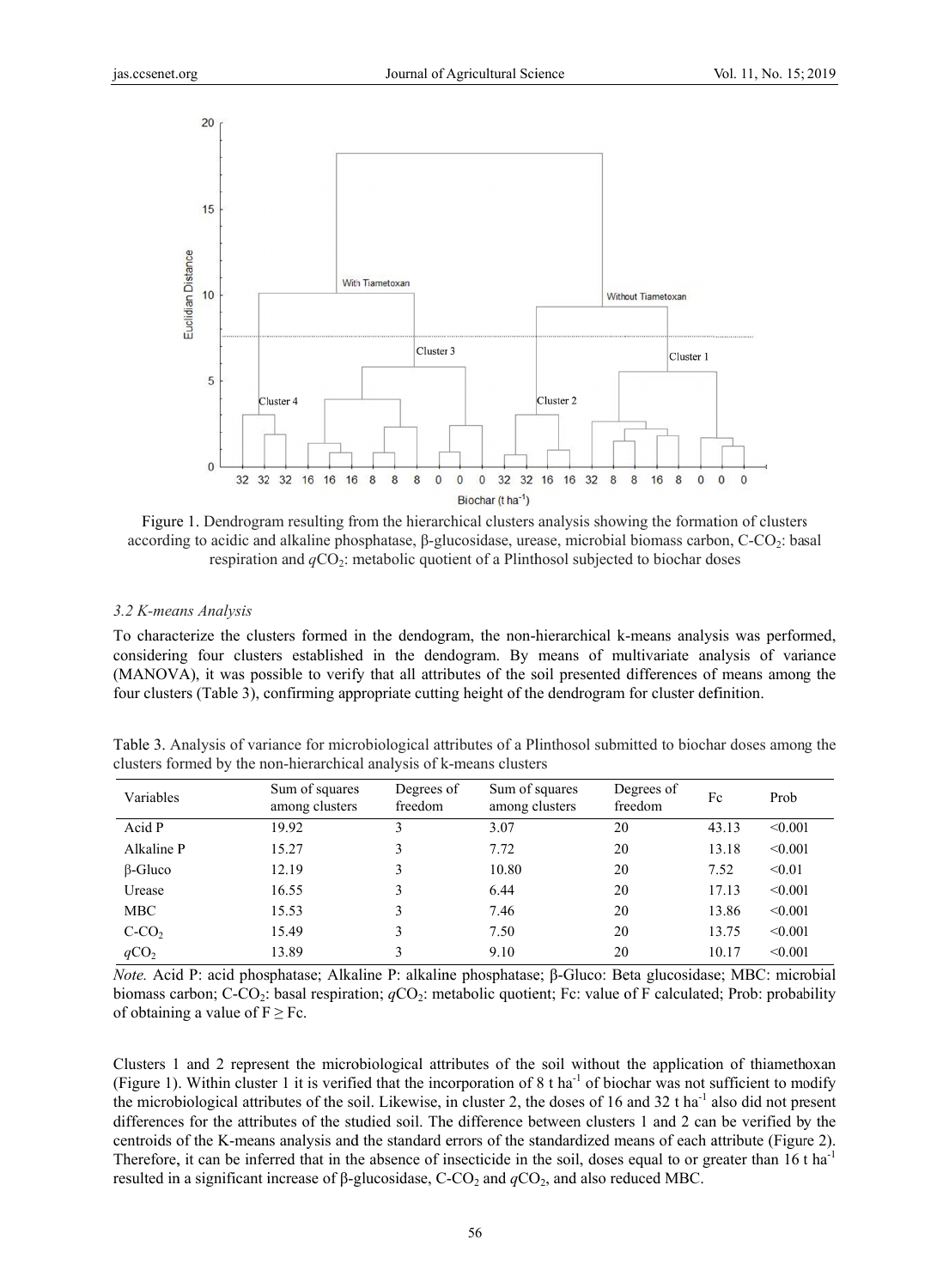

Figure 2. Standardized means of microbiological attributes of a Plinthosol submitted to biochar doses and clusters by non-hierarchical k-means analysis. Acid P: acid phosphatase; Alkaline P: alkaline phosphatase;  $\beta$ -Gluco: Beta glucosidase: MBC: microbial biomass carbon: C-CO<sub>2</sub>: basal respiration and  $qCO_2$ : metabolic quotient

For the soil condition with insecticide application, observed in clusters 3 and 4, differences in soil attributes were verified only at the dose of 32 t ha<sup>-1</sup>, occurring increase of  $qCO_2$  and reduction in MBC and C-CO<sub>2</sub> values when compared to cluster 3. These results evidenced that the application of biochar did not attenuate the deleterious effects of thiamethoxam on the soil microbiota, do not confirming our initial hypothesis.

By the method of k-means analysis (Figure 2), it is generally verified that the main changes imposed on the soil by the application of the insecticide were the elevation of alkaline phosphatase and reduction of acid phosphatase and urease.

#### 3.4 Principal Component Analysis

#### 3.4.1 In the Absence of NPK Fertilizer

In order to evaluate the importance of variables in the separation of the four clusters formed in the hierarchical and not-hierarchical analysis, it was carried out the principal components analysis (PC's). The components with eigenvalues greater than or equal to 1 were selected, with only three principal components defined. The eigenvalues found were  $3.01$ ,  $1.61$  and  $1.00$  for the principal components as one (PC1), two (PC2) and three (PC3), respectively. With these three components it was possible to explain 80.25% of all data variability.

These PCs were constructed by combining the eigenvectors, which are values that represent the weight of each attribute in the components (Silva et al., 2015). In order to select the significant variables for analysis of principal components, we considered only eigenvectors with correlation greater than or equal to 0.5 according to the criteria proposed by Coelho (2003). All soil attributes showed correlations above 0.50 in some of the three components. Only the variable C-CO<sub>2</sub> did not present significant correlation in PC1 and PC2, being isolated in PC3.

The biplot plot of PC1 versus PC2 shows that the application of the insecticide actually altered the microbiology of Plinthosol (Figure 3), confirming the statements made according to the dendrogram and the k-means analysis. Accessions without thiamethoxam application on the soil showed a positive correlation with urease, acid phosphatase and MBC. However, within this cluster it is verified that the biochar incorporation to the soil promoted increase of the urease and acid phosphatase, as well as the reduction of the MBC.

In contrast, the cluster formed by the accesses with application of insecticide negative correlation presentation with urease and acid phosphatase positive with  $\beta$ -glucosidase, alkaline phosphatase and  $qCO_2$  (Figure 3). Within this cluster it is verified that biochar incorporation also provided reduction of MBC and increase of  $qCO_2$ .

As the PC3 explained only 14.26% of the total data variability, being represented only by the C-CO<sub>2</sub> attribute the biplot graph was not presented. What can be observed is that the separation of the large clusters according to the application of the insecticide was maintained as a function of PC1. However, there was a confounding among the accesses due to the biochar doses within each large cluster. It was possible to only infer that the accesses with the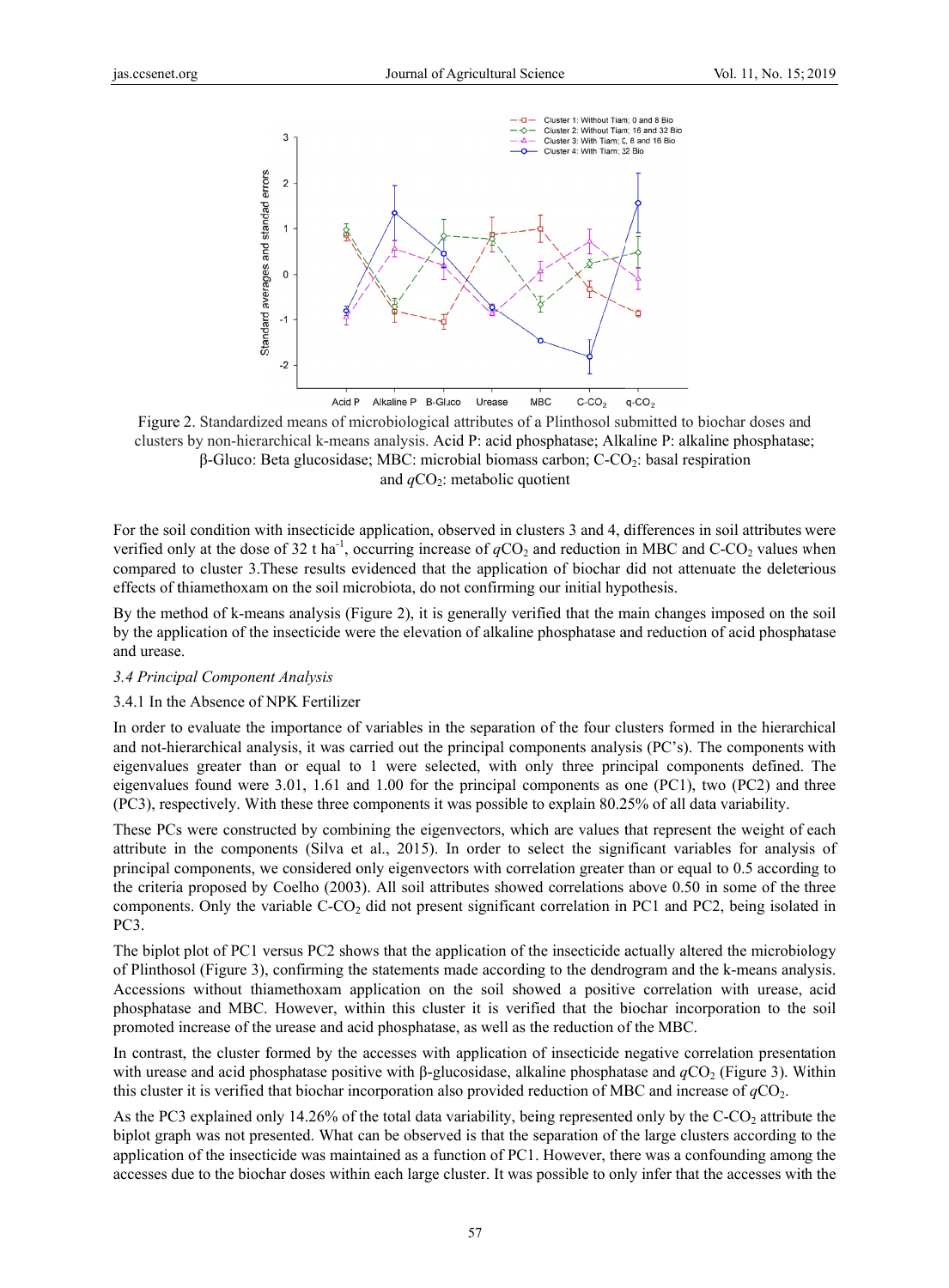presence of thiamethoxam associated with 32 t ha<sup>-1</sup> dose of biochar had lower values of C-CO<sub>2</sub> compared to the other accessions.



Figure 3. Principal component analysis of a microbiological attributes of a Plinthosol subjected to biochar doses in the absence of fertilization. Acid P: acid phosphatase: Alkaline P: alkaline phosphatase: β-Gluco: Beta glucosidase; MBC: microbial biomass carbon;  $C-CO_2$ : basal respiration and  $qCO_2$ : metabolic quotient. Without Tiam: without application of the thiamethoxam insecticide. With Tiam: soil submitted to the application of

thiamethoxam insecticide. Bio: biochar doses in  $t$  ha<sup>-1</sup>

## 3.4.2 In the Presence of NPK Fertilizer  $(300 \text{ kg ha}^{-1})$

With the previous analyzes it was possible to evaluate the consequences of thiamethoxam application on the soil microbiological attributes and its interaction with biochar doses. However, the analyzed plots were not fertilized, leaving doubts as to whether the results found would be similar in fertilized areas. Due to this, another analysis of principal components was performed with the factors such as insecticide, biochar doses and soil fertilization (Figure 4). Only the first two principal components (PCs) were considered. The first principal component (PC1) had eigenvalue of 3.05, and the second (PC2) eigenvalue of 1.53. These two PCs explained more than 65.4% all of variability of the soil microbiological attributes. The greatest variability was retained in the first principal component (PC1), summarizing in one axis of the biplot graph 43.5% of all variability found in the experiment (Figure 4).

The microbiological attributes that presented significance for the separation of the clusters in PC1 were acid and alkaline phosphatase, urease and basal respiration, with eigenvectors or correlations  $\geq 0.50$ , which according to Silva et al. (2015) are highly significant variables. For PC2 only MBC,  $qCO_2$  and  $\beta$ -glucosidase had correlations above 0.50, these variables being responsible for the separation of clusters on the y axis of the biplot graph (Figure 4).

The biplot graph shows the formation of 4 clusters, one in each quadrant (Figure 4). Clusters 1 and 2 are composed of accessions or plots of the experiment in which the soil received application of thiamethoxam insecticide. By analyzing only PC1, it can be verified that the accessions of these clusters showed a high correlation with alkaline phosphatase and basal respiration. Clusters 3 and 4, however, presented a high correlation with acid phosphatase and urease.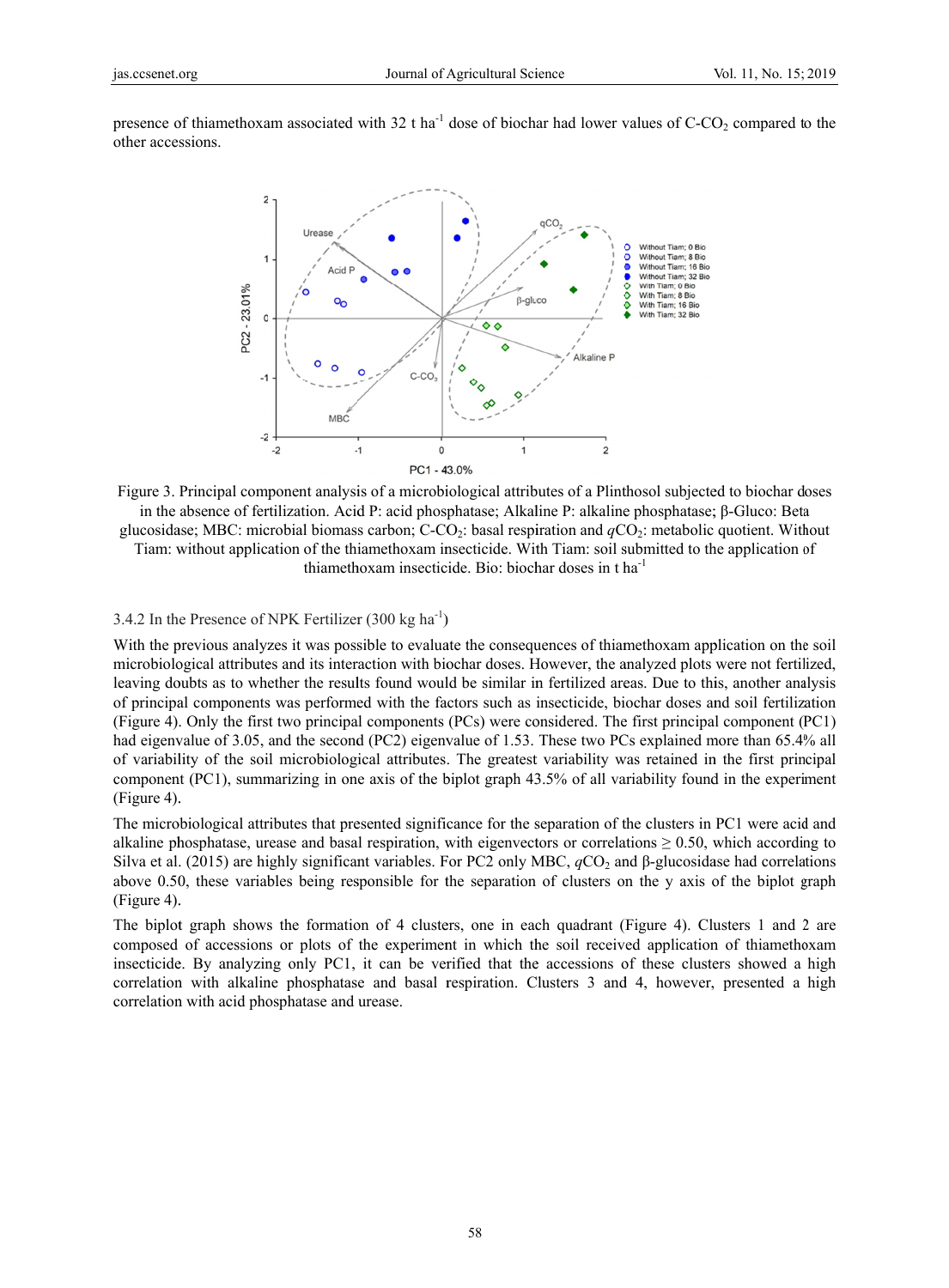

Figure 4. Principal component analysis of microbiological attributes of a Plinthosol subjected to biochar doses and fertilizer (NPK). Acid P: acid phosphatase; Alkaline P: alkaline phosphatase; β-Gluco: Beta glucosidase; MBC: microbial biomass carbon; C-CO<sub>2</sub>: basal respiration and  $qCO_2$ : metabolic quotient. NPK: 0 or 300 kg ha-<sup>1</sup> of the formulated 05-25-25, Bio: biochar doses in t ha<sup>-1</sup>

With this, we can affirm that the soil without the presence of thiamethoxam insecticide presented high values for acid phosphatase and urease, being these soil attributes suppressed with the application of thiamethoxam, resulting in elevation of alkaline phosphatase and basal respiration.

Analyzing PC2, that is, only the separation of clusters in the y-axis, is verified that clusters 1 and 3 showed high correlation with  $qCO_2$  and  $\beta$ -glucosidase. Clusters 2 and 4, however, had a high correlation with MBC. This separation was not performed due to the application of the thiamethoxam insecticide, but due to biochar doses to the soil with thiamethoxam application (clusters 1 and 2) and biochar and NPK doses to the soil without insecticide application (clusters 3 and 4). Cluster 1 was formed by accesses that received the highest biochar  $\cos(32 \text{ t} \text{ ha}^{-1})$  independent of fertilization, cluster 2 formed predominantly by accessions that received lower biochar doses  $(0, 8 \text{ and } 16 \text{ tha}^{-1})$ . Cluster 3 consists of accessions, most of which received the highest biochar doses (16 and 32 t ha<sup>-1</sup>) without fertilizers and all samples with application of 300 kg ha<sup>-1</sup> of NPK, and cluster 4 formed predominantly by accessions that received the lowest biochar doses (0 and 8 t ha<sup>-1</sup>) without fertilizer.

Due to this, it can be stated that independently of the insecticide and NPK application, biochar application at doses greater than or equal to 16 t ha<sup>-1</sup> resulted in elevation of  $qCO_2$  and reduction of MBC of Plinthosol. The same occurred with application of 300 kg ha<sup>-1</sup> of NPK independent of biochar dose resulted in elevation of  $qCO_2$ and reduction of MBC of Plinthosol.

The changes imposed by biochar and fertilization application (PC2) on soil microbiological attributes are less significant than the effect of thiamethoxam application (PC1).

#### 4. Discussion

#### 4.1 Biochar in Soil Microbial Properties

Even after eight years of biochar incorporation it was observed an increase of urease and acid phosphatase enzymes of Plinthosol (Figures 2 and 3). Huang et al. (2017) observed increased activity of specific enzymes related to the use of N in the soil in the presence of biochar. Li, Song, Singh, and Wang (2019) also investigated the increase in microbial activity and improvements in soil properties with the release of nutrients from biochar.

Possible explanations for our results would be due to: i) the biochar serving as a substrate of N (N-biochar) released slowly to the soil, resulting in an increase of the total nitrogen as shown in the studies of Petter et al. (2016). The results presented by the authors correspond to biochar application effect after five years of its incorporation into the same Plinthosol of this experiment and six years in an Oxisol. With this, we can affirm that the results verified by Petter et al. (2016) still persist in the soil even after eight years of biochar application. Although not completely elucidated, biochar may promote greater interaction with native organic matter of the soil, generating a positive priming effect, which would result in greater availability of nutrients (e.g., nitrogen and phosphorus) in the soil, especially in sandy soils and of low fertility, thus justifying in part the effect on acid phosphatase and urease. This fact was verified by Wang et al. (2016), in which a 20% increase in OM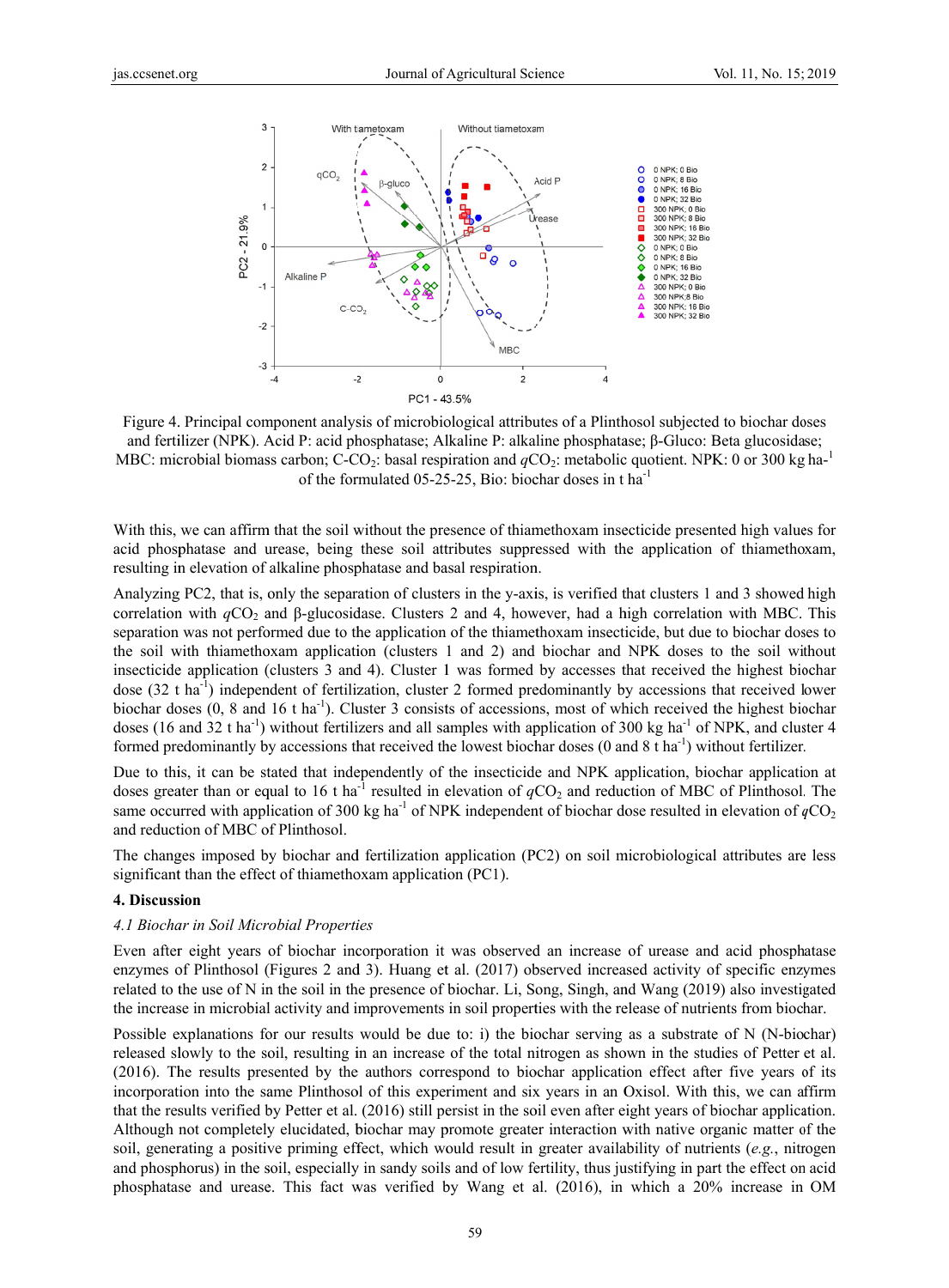mineralization was observed with the application of biochar in sandy soils; the biochar serves as micro-habitat for the soil microbiota through its pores that protect the colonies of fungi and bacteria from natural predators, thereby the enzymes remain for a longer period in the soil (Petter et al., 2018; Scheifele et al., 2017; Pietikäinen, Kiikkilä, & Fritze, 2003). Furthermore, biochar porosity increases the water availability, as noted in the study of Petter et al. (2016), and Carvalho et al. (2013) in the same soil of our study. In periods of scarcity, this water retention in the biochar pores can promote greater survival of microorganisms (Junna, Bingchen, & Gang, 2014), especially during drought periods.

The decrease of the microbial biomass carbon (MBC) and increase of  $qCO<sub>2</sub>$  demonstrates that the soil microbiota was under stress. Some studies report that MBC is closely related to the C/N ratio and soil organic carbon (SOC) (Li et al., 2017), decreasing significantly after biochar application biochar (Dempster, Gleenson, Solaiman, Jones, & Murphyet, 2012; Santos, Madari, & Tsai, 2013). Our results indicate that biochar application in the soil reduces MBC proportionally to the applied doses (Table 3). There are several possible reasons that would explain these results: i) the high molecular stability of polycondensed aromatic structures of the biochar carbon formed by the slow pyrolysis at high temperature, resulting in recalcitrant C and more resistant to degradation by microorganisms (Pietikäinen et al., 2019; Chintala et al., 2015; Farrel et al., 2013). Although, the biochar applied in this experiment contained C-labile, after eight years of its application, it was practically no longer observed. This effect was verified in a three-year study after biochar application and incorporation in this same soil and experiment, where it was characterized that there still was C-labile (oxidizable) from biochar available (Petter et al., 2016). The origin of this C-labile would be related to the condensable compounds formed in the biochar pyrolysis process; ii) with the permanence of the biochar to the soil, the oxidation of the biochar carbon-labile associated to a possible positive priming effect in the native OM may have contributed to the reduction of C-labile and increase of the C-recalcitrant in the soil, resulting in an organic matrix with high C: N ratio. This effect would result in greater difficulty of gain for MBC or even MBC loss, as verified in the present study; iii) no less important, the long residence time of biochar in the soil can induce changes in the mineralization rate of the SOC as suggested by Li et al. (2018), especially carbon from recent soil inputs. This may be related to the modification of the microorganisms' abundance related to the C and N cycle of the soil, observed by Xu et al (2014).

# *4.2Thiamethoxam in Soil Microbial Properties*

The reduction of urease and acid phosphatase enzymatic activity may be directly related to the toxicity of the insecticide on the soil microbiota, corroborating the results of Filimon et al. (2015), which verified the decrease of urease and acid phosphatase in the presence of thiamethoxam and its toxic effect on the bacteria involved in the nitrogen cycle. It is well known in the literature (Moreira  $\&$  Siqueira, 2006) the perception of the sensitivity of soil nitrifying bacteria to agrochemicals as herbicides, fungicides and insecticides.

On the other hand, the increase of enzymatic activity of β-glucosidase and alkaline phosphatase with the application of thiamethoxam may be related to the soil microbiota modification selecting through selective pressure microorganisms capable of producing these enzymes, as well as providing energy in their degradation. A study by Myresiotis, Vryza, and Papadopoulou-Mourkidou (2012) showed that the increasing of bacterial growth resulted in greater degradation of thiamethoxam. The β-glucosidase enzyme is essential for carbon degradation to generate energy for the microorganisms through the catalysis of cellobiose hydrolysis into two glucose molecules (Adetunji et al., 2017). Thus, the selective microbiota possibly acted on the degradation of thiamethoxam resulting in momentarily high levels of β-glucosidase.

Thiamethoxam degradation in soil primarily involves bacterial activity of *Pseudomonas* sp genre, resulting in metabolites of the 'magic-nitro' cluster  $(=\text{N-NO}_2)$  and subsequently transformed into metabolites such as nitroguanidine, desnitro/guanidine (THX-II) and urea (THX-III) (Pandey et al., 2009). According to these authors, 'magic-nitro' clusters  $(=N-NO<sub>2</sub>)$  can be converted to bacterial enzymes in a nonspecific way, which would explain in part the increase in the activity of  $\beta$ -glucosidase and acid phosphatase even in momentary events after the application of thiamethoxam.

It is noticeable while on one hand biochar provides increased enzymatic activity of urease and acid phosphatase, on the other hand, thiamethoxam provides precisely the reduction of the activity of such enzymes, showing that biochar little attenuates the deleterious effect of this molecule on soil microbial activity. This fact is further confirmed by the reduction of MBC, increase of  $qCO_2$  and  $C-CO_2$  with the application of both. These results reinforce the need for long-term studies after application of biochar on microbial activity in agricultural areas submitted to the intensive use of agrochemicals, since they have high sorption interaction with biochar, especially polar pesticides. Thus, this greater sorptive interaction could provide greater availability of access of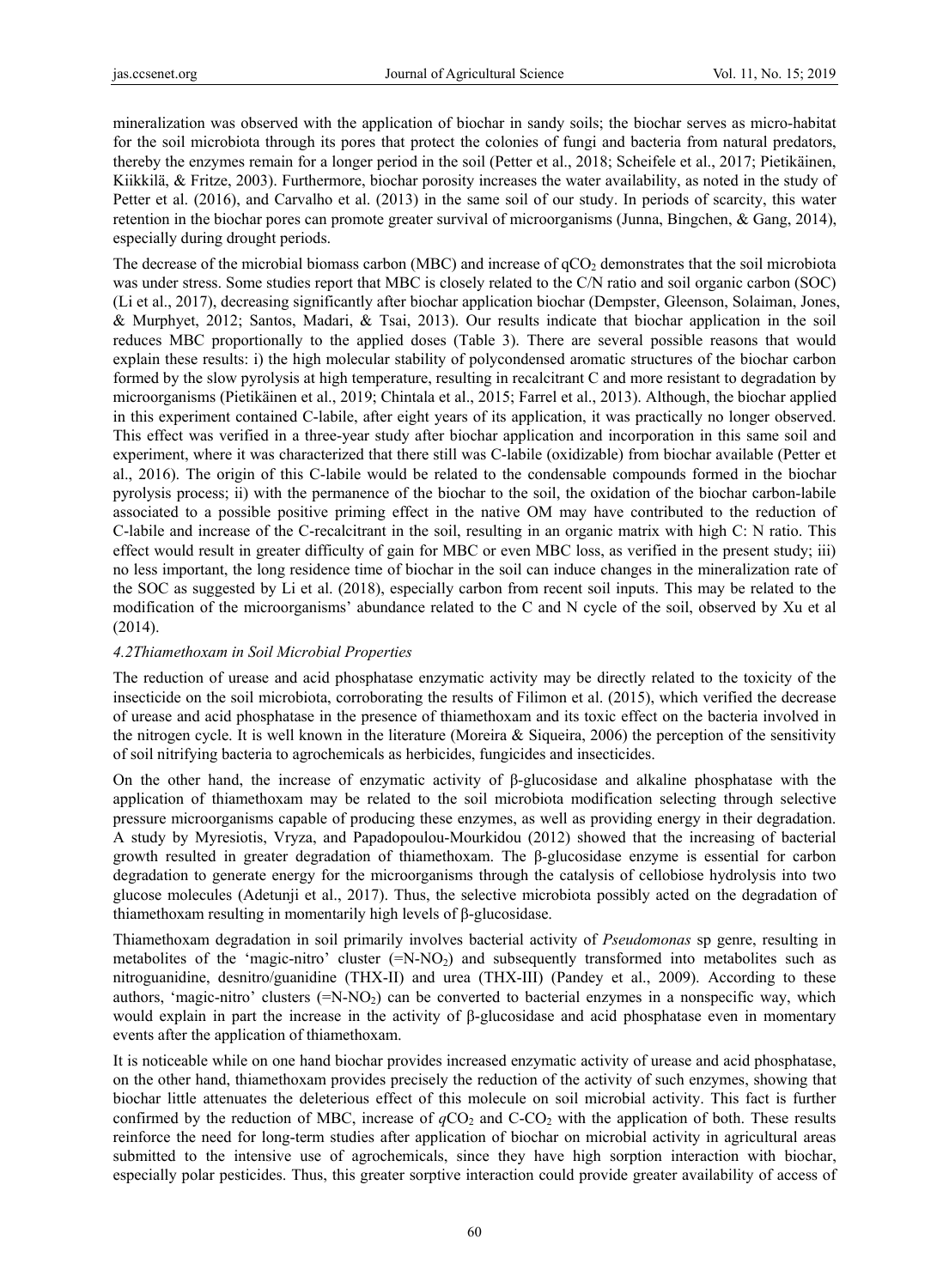microorganisms to these molecules and provide long-term significant change in the community and microbial activity, whose results may alter the biogeochemical cycles of nutrients in the soil and the growth and development patterns of the plants.

## *4.3. NPK fertilizer in Soil Microbial Properties*

The increase of  $qCO<sub>2</sub>$  and reduction of the MBC of Plinthosol in the presence of chemical fertilization, independent of biochar dose seems to be related to the adaptation of microorganisms to the soil environment with Biochar + NPK. These results confirm the observations of recent studies in which high doses of biochar (> 16 t ha-1) provided lower biodiversity when compared to control soil (Santos, 2013), reduction of enzyme activity and microbial abundance, besides alter the microbial community structure (Huang et al., 2017). The reports justify the hypothesis above, since it was expected that, with the application of chemical fertilization, there would be higher MBC due to the greater contribution of vegetal residues.

Thus, it seems that the biochar interferes in the soil organic matter dynamics and this on the microbial activity in the presence of chemical fertilization under three main points: i) lower biodiversity and alteration of microbial community structure; ii) priming effect on organic carbon derived from plant residues as previously discussed, a fact that would reduce the effect of the higher contribution of labile carbon on plant residues on MBC; iii) presence of inhibitor substances (ethylene, phenolic compounds) of soil microbial processes in the presence of high biochar doses (Deenik, McClellana, Ueharaa, Antal, & Campbell, 2010; Spokas et al., 2010).

## **5. Conclusions**

Microbial properties of Plinthosol showed different responses after eight years of biochar incorporation. The increase of biochar doses resulted in an increase in the production of urease and acid phosphatase enzyme, increase of *q*CO<sub>2</sub> and basal respiration and reduction of MBC. The application of biochar in larger doses than or equal to 16 t ha<sup>-1</sup> resulted in elevation of  $qCO^2$  and reduction of MBC.

The application of thiamethoxam insecticide suppressed the enzymatic activity of urease and acid phosphatase, resulting in elevation of alkaline phosphatase and reduction of basal respiration of the soil.

The application of thiamethoxam insecticide led to more significant modifications on the soil microbiota than biochar.

The application of biochar in the soil did not attenuate the negative effects of thiamethoxam on the soil microbiota.

The results of the present study suggest that the application of biochar in the soil may result after long term in significant transformations in the soil microbiota, either through the selection of microorganisms or the alteration of microbial and enzymatic activity.

## **Acknowledgements**

We would like to thank the State Department of Education of Mato Grosso (Secretaria de Estado de Educação de Mato Grosso-SEDUC) for the release and financial support and the Foundation for Research Support of Mato Grosso (Fundação de Amparo à Pesquisa de Mato Grosso-FAPEMAT) for the first author's doctoral scholarship. We also thank the National Council for Scientific and Technological Development (Conselho Nacional de Desenvolvimento Científico e Tecnológico-CNPq) by the "Productivity scholarship PQ1" for the second author and financial support for the biochar project coordinated by Fabiano André Petter.

## **References**

- Adetunji, A. T., Lewu, F. B., Mulidzi, R., & Ncube, B. (2017). The biological activities of β-glucosidase, phosphatase and urease as soil quality indicators: A review. *Journal Soil Science Plant Nutrition, 17*(3), 794-807. https://doi.org/10.4067/S0718-95162017000300018
- Ali, N., Khan, S., Li, Y., Zheng, N., & Yao, H. (2019). Influence of biochars on the accessibility of organochlorine pesticides and microbial community in contaminated soils. *Science of the Total Environment, 647*, 551-560. https://doi.org/10.1016/j.scitotenv.2018.07.425
- Anderson, T. H., & Domsch, K. H. (1993). The metabolic quotient for  $CO_2$  ( $qCO_2$ ) as a specific activity parameter to assess the effects of environmental conditions, such pH, on the microbial of forest soils. *Soil Biology and Biochemistry, 25*, 393-395. https://doi.org/10.1016/0038-0717(93)90140-7
- Carvalho, A. S., Lima, J. M., Curi, N., Silva, C. A., Toledo, J. P. V. F., & Soares, F. V. (2013). Coeficiente de distribuição do inseticida tiametoxam na fração mineral de solos sob efeito de ácidos orgânicos mono, di e tricarboxílicos. *Química Nova, 36*, 1323-1331. https://doi.org/10.1590/S0100-40422013000900008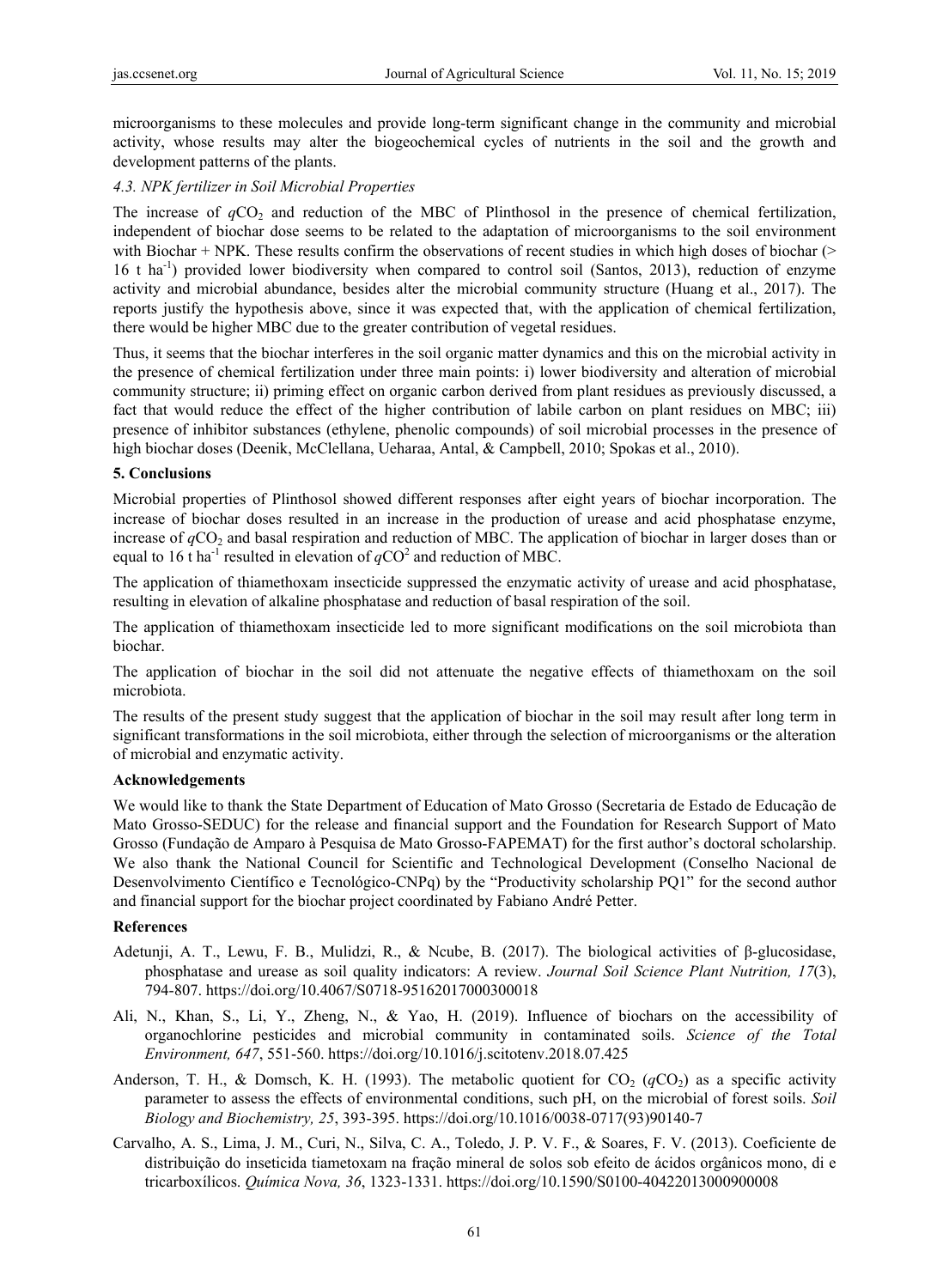- Chintala, R., Schumacher, T. E., Kumar, S., Malo, D. D., Rice, J. A., Bleak-ley, B., … Papiernik, S. K. (2014). Molecular characterization of biochars and their influence on microbiological properties of soil. *Journal of Hazardous Materials, 279*, 244-256. https://doi.org/10.1016/j.jhazmat.2014.06.074
- Damacedo, J. B. D., Lobato, A. C. N., Gama, R. T., Oliveira, D. M., & Falcão, N. P. S. (2019). Biochar as Phosphorus Conditioner in Substrate for Brazil Nut (*Bertholletia excelsa* Humb. & Bonpl.) Seedling Production in the Central Amazon. *Journal of Agricultural Science, 11*(6). https://doi.org/10.5539/ jas.v11n6p383
- Deenik, J. L., McClellana, T., Ueharaa, G., Antal, M. J., & Campbell, S. (2010). Charcoal Volatile Matter Content Influences Plant Growth and Soil Nitrogen Transformations. *Soil Science Society of America, 74*(4), 1259-1270. https://doi.org/10.2136/sssaj2009.0115
- Dempster, D. N., Gleenson, D. B., Solaiman, Z. M., Jones, D. L., & Murphyet, D. V. (2012). Decreased soil microbial biomass and nitrogen mineralisation with Eucalyptus biochar addition to a coarse textured soil. *Plantand Soil, 354*, 311-324. https://doi.org/10.1007/s11104-011-1067-5
- Farrell, M., Kuhn, T. K., Macdonald, L. M., Maddern, T. M., Murphy, D. V., Hall, P. A., … Baldock, J. A. (2013) Microbial utilisation of biochar-derived carbon.*Science of the Total Environment, 465*, 288-297. https://doi.org/10.1016/j.scitotenv.2013.03.090
- Filimon, M. N., Voia, S. O., Popescu, R., Dumitrescu, G., Ciochina, L. P., Mituletu, M., & Vlad, D. C. (2015). The effect of some insecticides on soil microorganisms based on enzymatic and bacteriological analyses. *Romanian Biotechnological Letters, 20*(3), 10439-10447.
- Hair, J. F., Black, W. C., Babin, B. J., Anderson, R. E., & Tatham, R. L. (2009). *Análise multivariada de dados*  (6th ed.). Porto Alegre, RS: Bookman.
- Hilton, M. J., Jarvis, T. D., & Ricketts, D. C. (2015). The degradation rate of thiamethoxam in European field studies. *Pest Management Science, 72*, 388-397. https://doi.org/10.1002/ps.4024
- Hladik, M., Kolpin, D. W., & Kuivila, K. M. (2014). Widespread occurrence of neonicotinoid insecticides in streams in a high corn and soybean producing region, USA. *Environmental Pollution, 193*, 189-196. https://doi.org/10.1016/j.envpol.2014.06.033
- Huang, D., Liu, L., Zeng, G., Xu, P., Huang, C., Deng, L., … Wan, J. (2017). The effects of rice straw biochar on indigenous microbial community and enzymes activity in heavy metal-contaminated sediment. *Chemosphere, 174*, 545-553. https://doi.org/10.1016/j.chemosphere.2017.01.130
- IBAMA (Instituto Brasileiro do Meio Ambiente e dos Recurso Naturais Renováveis). (2017). *Relatórios de comercialização de agrotóxicos.*
- Junna S., Bingchen W., Gang X., & Hongbo S. (2014). Effects of wheat straw biochar on carbon mineralization and guidance for large- scale soil quality improvement in the coastal wetland. *Ecological Engineering, 62*, 43-47. https://doi.org/10.1016/j.ecoleng.2013.10.014
- Jyot, G., Mandal, K., & Singh, B. (2015). Effect of dehydrogenase, phosphatase and urease activity in cotton soil after applying thiamethoxam as seed treatment. *Environmental Monitoring and Assessment, 187*(5), 298. https://doi.org/10.1007/s10661-015-4432-7
- Kandeler, E., & Gerber, H. (1988). Short-term assay of soil urease activity using colorimetric determination of ammonium. *Biology and Fertility of Soils, 6*, 68-72. https://doi.org/10.1007/BF00257924
- Kirchman, D. L. (2018). *Processes in microbial ecology*. Oxford University Press, Oxford. https://doi.org/ 10.1093/oso/9780198789406.001.0001
- Lehmann, J., Rillig, M. C., Thies, J., Masiello, C. A., Hockaday, W. C., & Crowley, D. (2011). Biochar effects on soil biota—A review. *Soil Biology and Biochemistry, 43*(9), 1812-1836. https://doi.org/10.1016/ j.soilbio.2011.04.022
- Li, Q., Lei, Z., Song, X., Zhang, Z., Ying, Y., & Peng, C. (2018). Biochar amendment decreases soil microbial biomass and increases bacterial diversity in Moso bamboo (*Phyllostachys edulis*) plantations under simulated nitrogen deposition. *Environmental Research Letters, 13*. https://doi.org/10.1088/1748-9326/ aab53a
- Li, S., Liang, C., & Shangguan, Z. (2017). Effects of apple branch biochar on soil C mineralization and nutrient cycling under two levels of N. *Science of the Total Environment, 607-608*, 109-119. https://doi.org/10.1016/ j.scitotenv.2017.06.275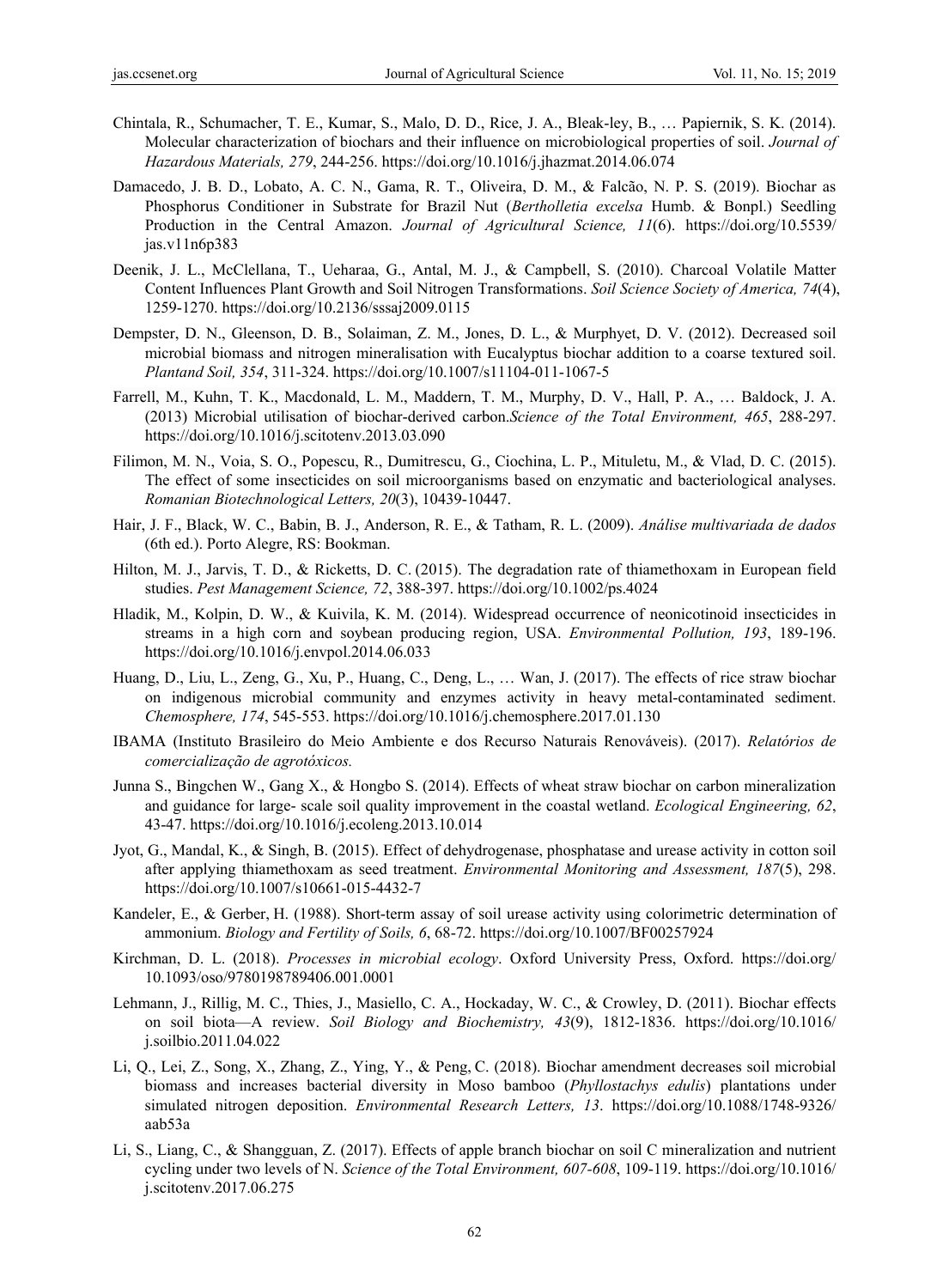- Li, Z., Song, Z., Singh, B. P., & Wang, H. (2019). The impact of crop residue biochars on silicon and nutrient cycles in croplands. *Science Total Environment, 659*, 673-680. https://doi.org/10.1016/j.scitotenv.2018. 12.381
- Mendes, I., Sousa, D. M. G., & Reis Júnior, F. B. (2015). Bioindicadores de qualidade de solo: dos laboratórios de pesquisa para o campo. *Cadernos de Ciência & Tecnologia, 32*(1/2), 185-203.
- Moreira, F. M. S., & Siqueira, J. O. (2006). *Microbiologia e Bioquímica do solo* (2nd ed.). Lavras, MG: Editora Lavras.
- Myresiotis, C. K., Vryza, Z., & Papadopoulou-Mourkidou, E. (2012). Biodegradation of soil-applied pesticides by selected strains of plant growth-promoting rhizobacteria (PGPR) and their effects on bacterial growth, *Biodegradation, 23*(2), 297-310. https://doi.org/10.1007/s10532-011-9509-6
- Palansooriya, K. N., Wong, J. T. F., Hashimoto, Y. H., Huang, L., Rinklebe, J., Chang, S. X., … Ok, Y. S. (2019). Response of microbial communities to biochar-amended soils: A critical review. *Biochar, 1*. https://doi.org/10.1007/s42773-019-00009-2
- Pandey, L., Dorrian, S. J., Russell, R. J., & Oakeshott, G. (2009). Biotransformation of the neonicotinoid insecticides imidacloprid and thiamethoxam by Pseudomonas sp. 1G. *Biochem Biophys Res Commun, 380*(3), 710-714. https://doi.org/10.1016/j.bbrc.2009.01.156
- Petter, F. A., Madari, B. E., Carneiro, M. A. C., Marimon Júnior, B. H., Carvalho, M. T. M., & Pacheco, L. P. (2012). Soil fertility and agronomic response of rice to biochar application in the Brazilian savannah. *Pesquisa Agropecuária Brasileira, 47*, 699-706. https://doi.org/10.1590/S0100-204X2012000500010
- Petter, F. A., Ferreira, T. S., Sinhorin, A. P., Lima, L. B., Almeida, F. A., Pacheco, L. P., & Silva, A. F. (2017). Biochar Increases the Sorption and Reduces the Potential Contamination of Subsurface Water with Diuron in Sandy Soil, *Pedosphere, 27*. https://doi.org/10.1016/S1002-0160(17)60434-X
- Petter, F. A., Leite, L. F. C., Machado, D. M., Araujo, S. F., Lima, L. B., & Pacheco, L. P. (2018). Effect of biochar on enzymatic activity in a Brazilian oxisol. *Ciencia Del Suelo, 36*(2), 142-145.
- Pietikäinen, J., Kiikkilä, O., & Fritze, H. (2003). Charcoal as a habitat for microbes and its effect on the microbial community of the underlying humus. *Oikos, 89*(2), 231-242. https://doi.org/10.1034/j.1600-0706. 2000.890203.x
- Portilho, I. I. R., Scorza Júnior, R. P., Salton, J. C., Mendes, I. C., & Mercante, F. M. (2015). Persistência de inseticidas e parâmetros microbiológicos em solo sob sistemas de manejo. *Ciência Rural, 45*(1), 22-28.
- Quilliam, R. S., Glanville, H. C., Wade, S. C., & Jones, D. L. (2013). Life in the 'charosphere' e Does biochar in agricultural soil provide a significant habitat for microorganisms? *Soil Biology & Biochemistry, 65*, 287-293. https://doi.org/10.1016/j.soilbio.2013.06.004
- Santos, J. L. S. (2013). *Biocarvão como condicionador da fertilidade e da microbiota de solo de cerrado cultivado com soja* (Tese Doutorado em Agronomia, Universidade Federal de Goiás, Goiânia, Brazil).
- Santos, J. L. S., Madari, B. E., & Tsai, S. M. (2013). Efeito do Biocarvão após seis anos de cultivo de soja (*Glycine max* L.) na biomassa microbiana do solo, em cerrado. In B. E.Madari, M. A. S. Silva, & F. A. Alcântara (Eds.), *Encontro Brasileiro de Substâncias Húmicas* (Vol. 10, pp. 348-350). Brasília, DF: Embrapa.
- Santos, H. G., Jacomine, P. K. T., Anjos, L. H., Oliveira, V. A., Lumbreras, J. F., Coelho, M. R., ... Cunha, T. J. F. (2018). *Sistema brasileiro de classificação de solos* (5th ed.). Revisada e ampliada. Brasília, DF: Embrapa.
- Scheifele, M., Hobi, A., Buegger, F., Gattinger, A., Schulin, R., Boller, T., & Mäder, P. (2017). Impact of pyrochar and hydrochar on soybean (*Glycine max* L.) root nodulation and biological nitrogen fixation. *Journal of Plant Nutrition and Soil Science, 180*(2), 199-211. https://doi.org/10.3929/ethz-b-000254795
- Schmidt, T. D., Salton, J. C., & Scorza Júnior, R. P. (2015). Sorção e dessorção de tiametoxam e atrazina em solo sob diferentes sistemas de manejo. *Revista Brasileira de Engenharia Agrícola e Ambiental, 19*(6), 613-618. https://doi.org/10.1590/1807-1929/agriambi.v19n6p613-618
- Silva, E. N. S., Montanari, R., Panosso, A. R., Correia, R., Tomaz, P. K., & Ferraldo, A. F. (2015). Variabilidade de atributos físicos e químicos do solo e produção de feijoeiro cultivado em sistema de cultivo mínimo com irrigação. *Revista Brasileira de Ciência do Solo, 39*(2), 598-607. https://doi.org/10.1590/01000683rbcs 20140429